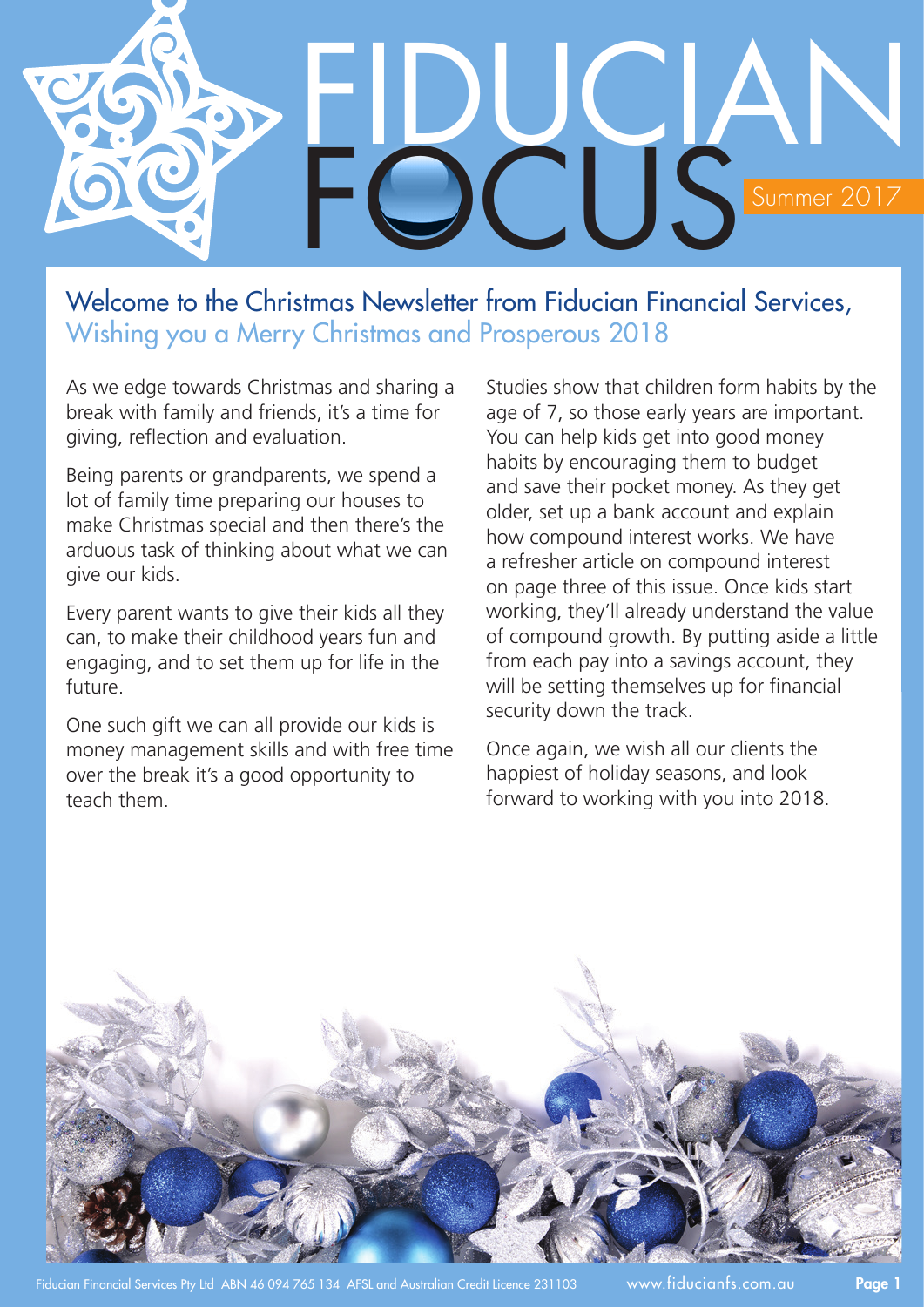## The Outlook for International Share Markets

### *Olivia Engel, Deputy CIO, Active Quantitative Equities, State Street Global Advisors (State Street is an underlying manager for the Fiducian International Shares Fund)*

In recent months we have seen continuing evidence of economic and earnings growth all over the world. The latest rate rise by the US central bank (the 'Fed') signals its comfort in the level of growth in the US economy, with home sales generally trending higher and labour market conditions appearing to be strong. In Japan, the June Tankan survey showed improvement in business sentiment, as well as improvement in firm external demand and domestic demand. French business confidence is at a high not seen since July 2011. The overall Euro zone region PMI (Purchasing managers' index) remains at a level indicating expansion at 56.6 in July.

However, stock market valuations are still high: the price to earnings ratio of the MSCI World index as at 31 July was 21.6 (trailing earnings) or 16.8 (12 month forward earnings).

In an environment of ongoing economic recovery and elevated valuations, it is a challenging time to make top down macro decisions. First, there is not a lot of flexibility in this approach, for example, when drilling down into specifics, such as asset allocation calls or market timing calls. Secondly, the opposing forces on markets of elevated valuations on the one hand and earnings recovery on the other, can be difficult to balance.

While most of our time is spent on selecting companies on the basis of their attractive characteristics, we can infer things from the top down that can help us determine which big picture aspects are likely to be most preferred by investors at any given point in time. For example, when investors are showing signs of risk aversion, they will typically prefer stocks that have high quality characteristics, or are defensive in nature. Spikes in volatility due to unforeseen market shocks usually lead to acute risk aversion. As another example, when economies are showing signs of recovery, previously out-of-favour or cheap companies can become attractive again, as investors become comfortable with the improved economic environment.

Currently, most major regions around the world are witnessing improving economic conditions and we see this as positive for companies with strong growth and sentiment indicators. However, we also observe that in aggregate, optimism has taken market prices and forecast earnings to new highs as shown in the table below. These extended valuations, particularly in the US, point to caution.

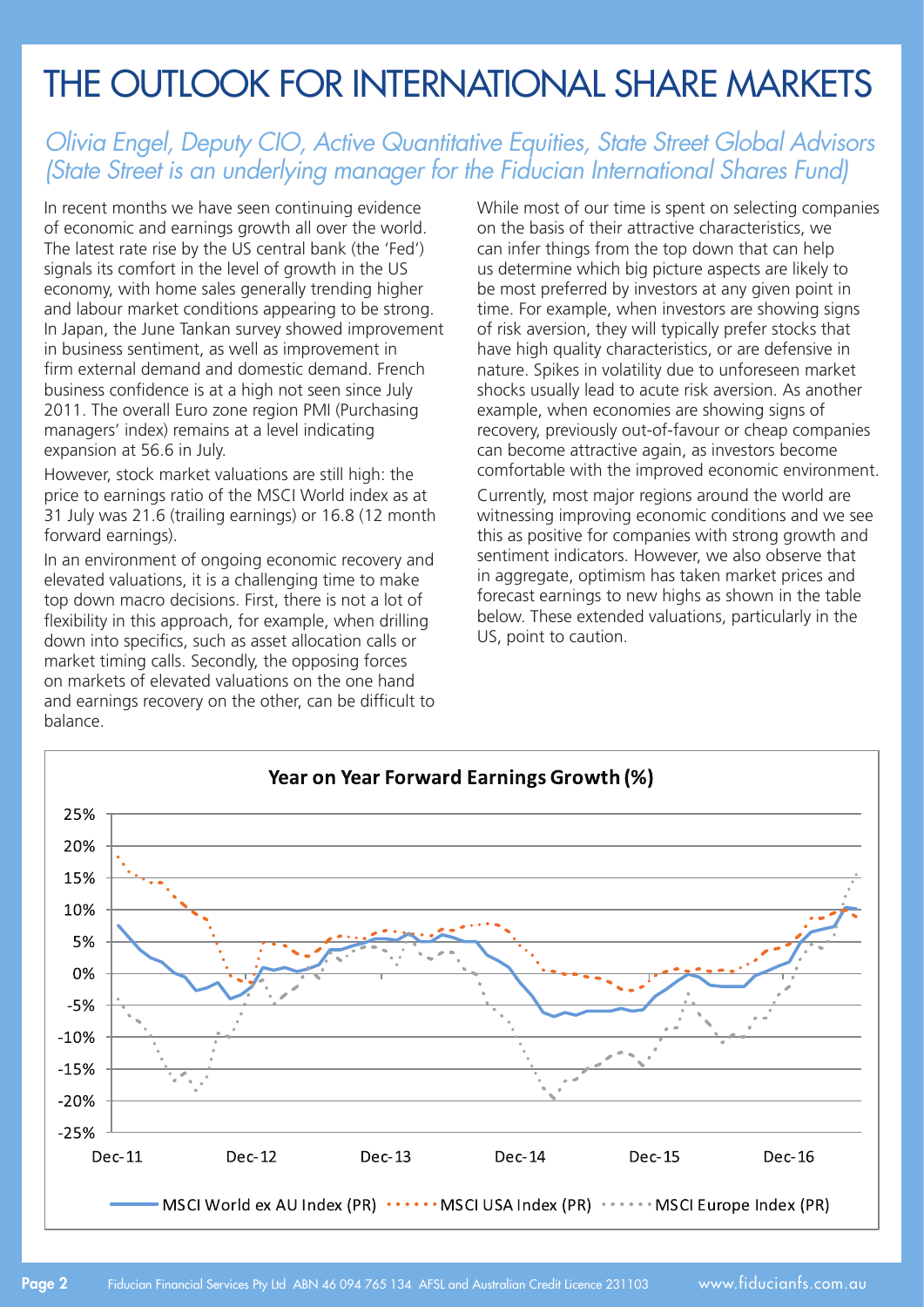# WHAT EVERY INVESTOR NEEDS TO KNOW

Compound interest has been described by Albert Einstein as:

#### *'The eighth wonder of the world'*

Compound interest is a fundamental component of wealth creation and by understanding and applying just this one powerful principle, you can make a significant difference to your financial independence and lifestyle over the long term.

Compounding is the effect of earning interest on interest. By saving and letting interest accumulate, you can achieve your financial goals faster.

Let's take a simple example to illustrate the point.

#### **Case Study**

Matthew is 20 years of age and he has just started a new job. He has \$100 a month spare which he can either spend or save. He decides to save his \$1200 a year in an investment that is going to return 10% per annum. Let's look at how much he has saved by the time he is 60 years of age

Over 40 years, Matthew has deposited \$48,000 through his own regular deposits, but his interest over the period, with the power of compound interest has accumulated to \$584,408, making his balance a total of \$632,408.

#### **Lessons to be learned**

- 1. Learn to live on less than you earn and invest your disposable income – 10% is an amount to aim for but start with less if that is all you can afford.
- 2. Seriously consider starting a regular savings plan as soon as you can to take advantage of compounding. No matter what your age and no matter how small your initial savings amount might be, the power of compounding will work for you. The sooner you start the better, as shown by our example below. Encourage your children to start saving and investing at an early age.